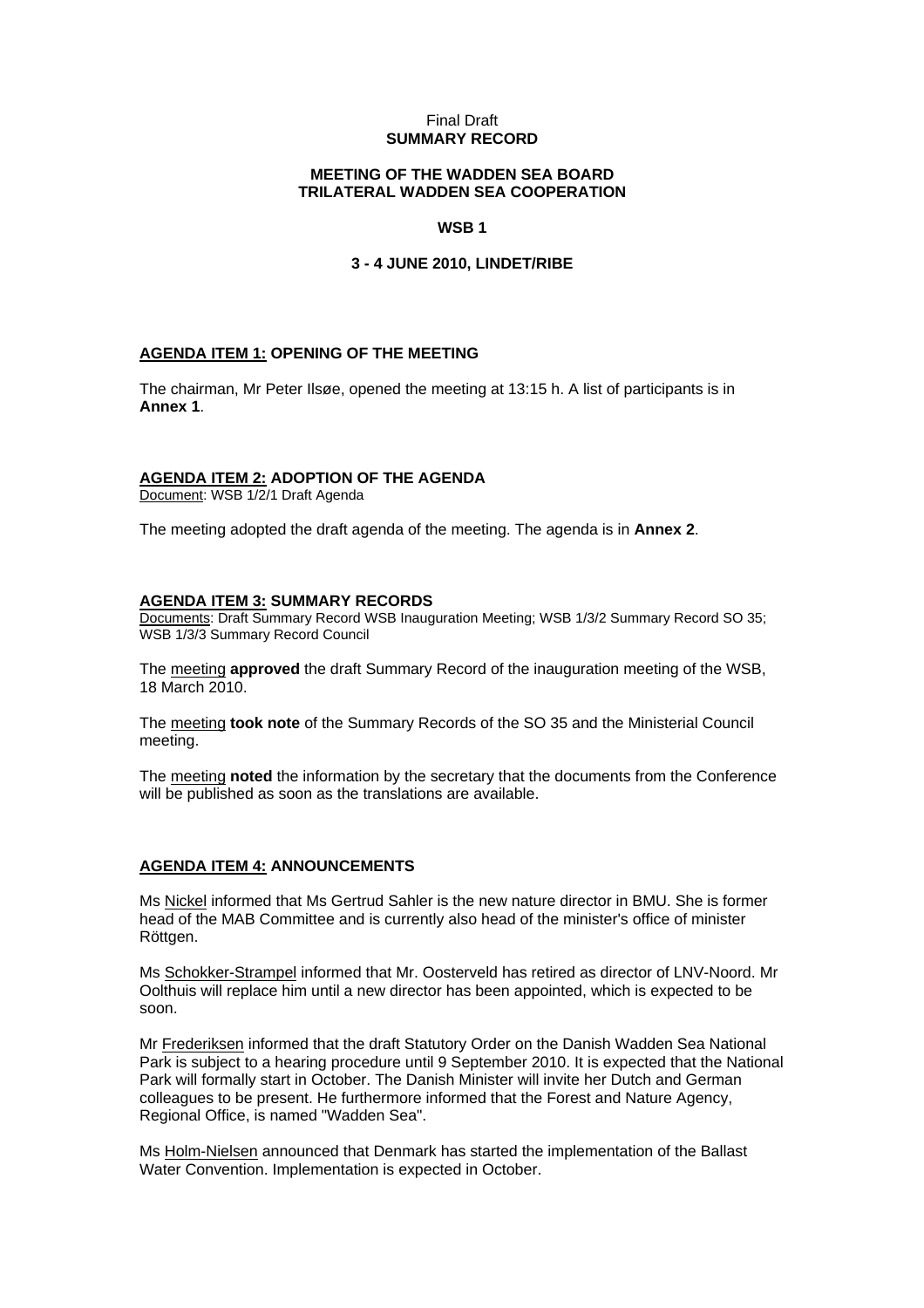Mr Klimant informed about the WSF-16 meeting, in particular the Marine Spatial Planning Information Tool, which is also interesting for TWSC.

The meeting **took note** of the information.

# **AGENDA ITEM 5: PROGRAMME PRESIDENCY 2010 - 13**

Mr Frederiksen informed the meeting that the Danish presidency anticipated the next conference to be held in autumn 2013. There was not yet a draft programme of the Danish presidency but this would be submitted for discussion at the next WSB meeting.

The draft programme would contain the following political aims:

1. World Heritage. There will be clarity about the Danish position as soon as possible, aiming at living up to the deadline of February 2012, as set by Hamburg. The tourism development strategy, as set out in §5 of the Sylt Declaration, should be seen in the light of the communication strategy (MCD §39) and the status of IWSS should be made clear.

2. Wadden Sea Plan. The main question is how to continue the WSP process, taking account of the outcome of the High Level Review, including the delimitation question, as well as the issues goose management, assessment and monitoring. A close cooperation with the WSF is envisaged.

3. Landscape and culture. How to continue activities in the field of landscape and culture?

4. Climate change. This is considered a very important topic with sedimentation and spatial planning as vital elements. It was, however uncertain how to proceed with these topics and first relevant ministries had to be consulted.

5. Shipping safety. Also this issue is of vital importance. Internal discussions how to balance resources and focal points are currently taking place in Denmark. An important question is what can be done by the TWSC and what by directly responsible ministries, for example regarding IMO activities.

The meeting **took note** of the information.

## **AGENDA ITEM 6: STRATEGY 2010 - 15**

Document: WSB 1/6/1 Strategy 2010 - 2015

The meeting discussed the latest version of Strategy 2010 – 15.

There was common understanding that in §1.3 the phrasing "Maintain and further develop" also included adjusting the TMAP. The meeting **agreed** on the following amendments:

- To replace "resilience" by "adaptability"
- To add the following text on sustainable tourism development in Objective 4 (p.13- 14):

Sustainable Use [....]

At its decision to inscribe the Dutch-German Wadden Sea on the World Heritage List, the World Heritage Committee requested [.……] Also in the context of the establishment and further development of the Danish Wadden Sea National Park, sustainable tourism development is a central objective.

[…..]

4.5 Develop and promote sustainable tourism in the Wadden Sea Region.

• To add the following text on the Scientific Wadden Sea Symposium in Chapter 4 "Operational Structures and Mechanisms" (p. 18):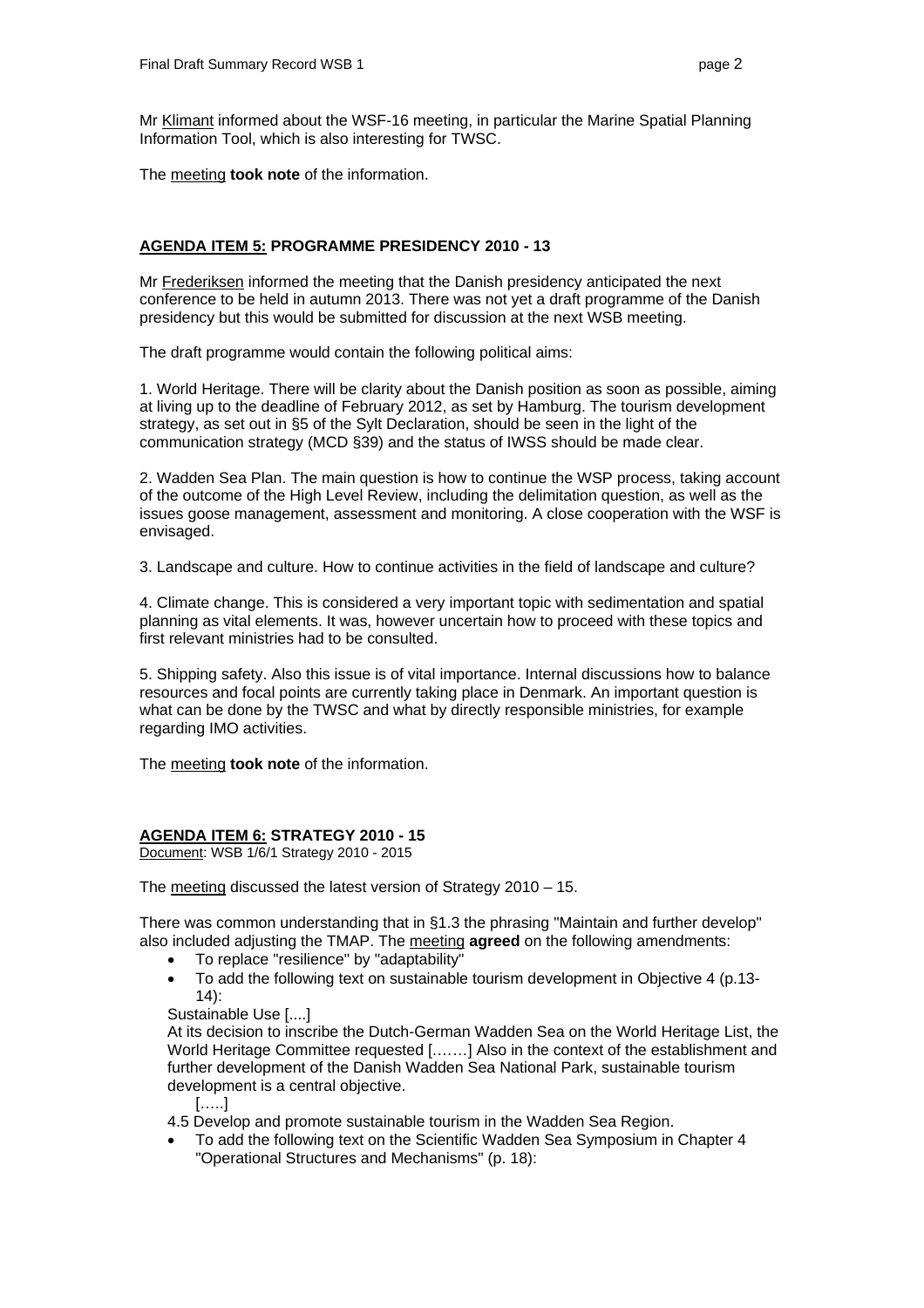The International Wadden Sea Scientific Symposia are essential fora for presentation of the latest scientific research and discussion of implications for trilateral policy and management. The symposia will normally be held a year before the Wadden Sea Conferences to inform these conferences and delivering recommendations for trilateral policy and management.

There was still a German study reservation on the Financial Arrangements.

It was **agreed** that, after the lifting of this reservation, the final Strategy, including the above amendments, would be placed on the website of the TWSC.

#### **AGENDA ITEM 7: BUSINESS PLAN 2010 – 13**

Document: WSB 1/7/1 Business Plan 2010 - 2013

The secretary introduced the triennial Business Plan for the implementation of the Strategy and stated that this plan was a roadmap for the planning of trilateral activities.

The meeting generally **supported** the Business Plan and **agreed** to adopt a consolidated and further specified version at the next meeting of the WSB. In order not to loose time the meeting **agreed** on the following priority activities that could be started up immediately:

1. Trilateral Research Platform/Research Agenda. A consolidated proposal by the secretariat to be submitted to WSB-2.

2. Update Seal Management Plan. The meeting **agreed** first to organise a meeting on the taking of seals. The current SMP will be prolonged by one year.

3. Goose management. Draft Terms of Reference, to be developed by CWSS and WSF secretariat, will be submitted to WSB-2.

- 4. Flyway. A proposal for trilateral activities will be submitted by the secretariat to WSB-2.
- 5. Workshop landscape and culture will be organized by the secretariat in autumn.
- 6. Trilateral communication strategy.

7. Sustainable tourism development strategy.

8. Evaluation MoU TWSC-WSF. Germany will take the lead in preparing a first draft evaluation paper. This paper will be circulated to the other two parties as soon as possible. The draft will contain the parties' assessment of what went good, what not, the expectations, positions regarding the administration of funding, personnel and overhead, the legal status, financing, as well as suggestions for a new MoU. The Danish Ministry will circulate a consolidated evaluation through the secretariat to the Wadden Sea Board in due course. 9. Shipping safety. It is intended to organise a workshop of authorities in which amongst others the PSSA study, the Baltic Sea BRISK programme and the DenGerNeth will be presented. It was **agreed** that the secretariat would circulate an outline for the workshop, and start with the preparation as soon as there is green light from all involved national authorities. 10. Climate. It was **agreed** that the secretariat, in consultation with the Dutch delegation, would prepare draft Terms of Reference for a project for discussion at the WSB-2 meeting. Furthermore, preparatory work would start on establishing a Climate TG, amongst which investigating potential membership of such a group.

The meeting then discussed the structure of Task Groups (TGs) and expert groups. An overview of anticipated TGs, working at a strategic level directly under the WSB, and a proposed expert network, delivering specific technical information through the CWSS, was presented by the secretary. The meeting requested more clarification as to the number of TGs and expert groups, their specific tasks and the efforts needed for their implementation.

It was **agreed** that an overall architecture of the trilateral working group structure would be elaborated in the coming months, including terms of reference. This work would be done by a group of contact points (Paulus, Oolthuis, Frederiksen) via e-mail or, if possible, at a meeting on short notice. The result will be discussed at WSB-2.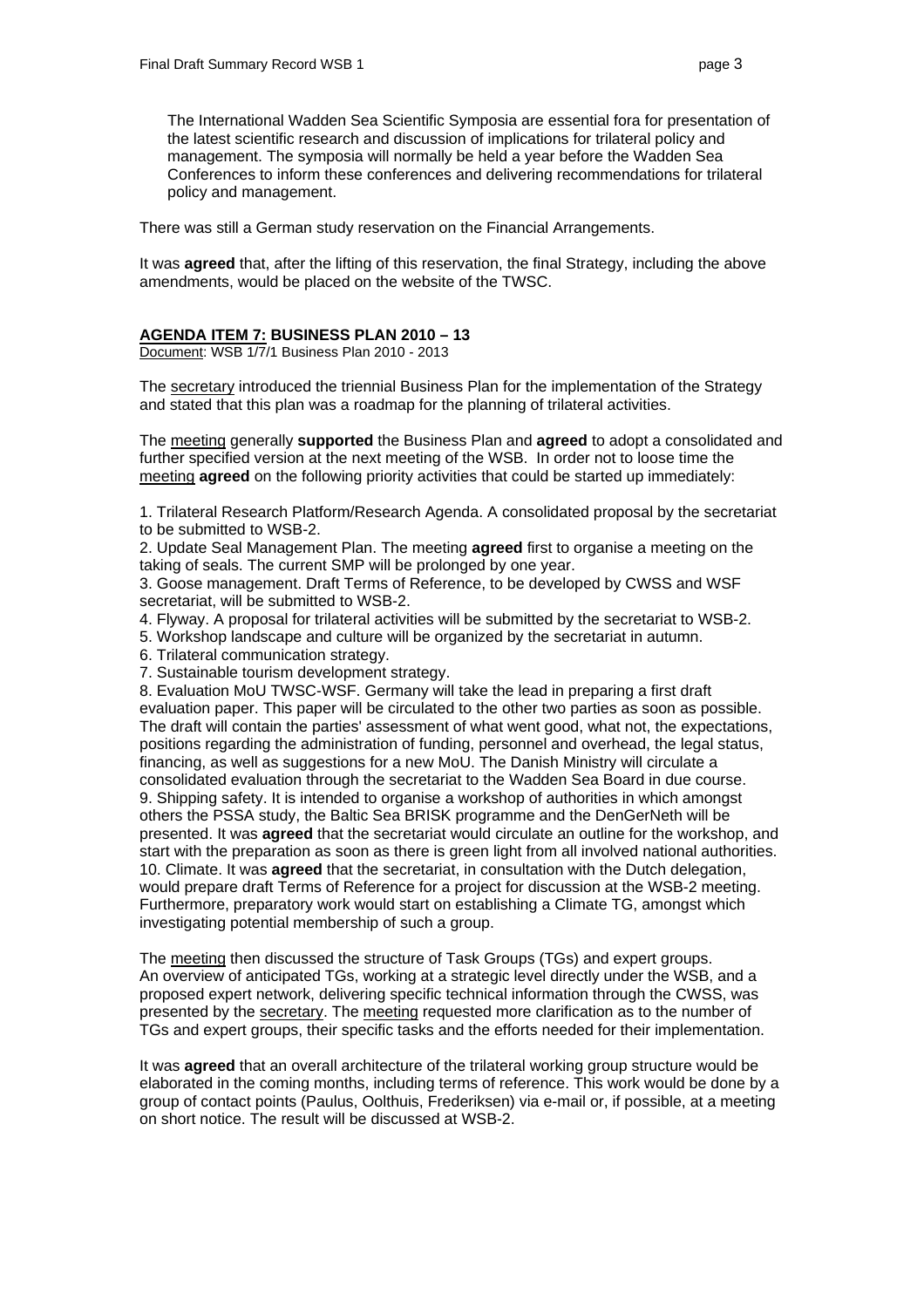Document: WSB 1/8/1 Rules of Procedure

The Wadden Sea Board **adopted** the draft Rules of Procedure and Financial Regulations pending a reservation by the German delegation supported by the Danish delegation on XVII, 7 "20%" and 8 in combination with XVIII, 7 with the following amendments:

- Re. I, 3<sup>rd</sup> para.: Deletion of "Under exceptional circumstances".
- Re. V,  $1^{st}$  para.: replace "an informal "Agenda Group"" with "the secretariat in consultation with designated focal points".
- Re. V,  $1^{st}$  para in conjunction with last para: "4 weeks" shall be "five weeks" and "three weeks" "four weeks".

With regard to re. I,  $3^{rd}$  para., the German and the Dutch delegations were of the opinion that the delegations should ensure a high standing and consistency of the Board members, respectively advocated that alternate participation should be at the same level.

The German and the Danish delegations will inform the secretariat within 4 weeks whether they can lift the reservations referred to above.

The Wadden Sea Board furthermore

- 1. **Instructed** the secretary to edit the Rules of Procedure and Financial Regulations and publish these on the CWSS website together with the Joint Declaration, the Governance Arrangements, the Administrative Agreement and the Strategy.
- 2. **Instructed** the secretary to report to the Wadden Sea Board within one year on how the Rules of Procedure and Financial Regulations have worked in practice and suggest any amendments for consideration by the Wadden Sea Board.

## **AGENDA ITEM 9: BUDGET PLANNING**

Documents: WSB 1/9/1 Budget CWSS; WSB 1/9/2 Communication Strategy; WSB 1/9/3 CWSS Financial Statement 2008

The Wadden Sea Board **decided** to postpone the approval of the draft indicative triennial core budget and the CWSS annual budget 2011 until its autumn meeting in conjunction with the final approval of the Business Plan 2010 -13.

The Wadden Sea Board **approved** of the Financial Statement 2008 for the secretariat as proposed by the auditor.

As regards the employment of the communication officer, Mr Frederiksen informed the meeting of behalf of the Danish Ministry that Denmark would work purposefully to find a constructive financial solution until the end of June. Moreover, Denmark proposed that the Communication Strategy would be developed in consultation with the designated focal points.

The meeting **noted** the information. The meeting **agreed** to the suggested procedure as regards the elaboration of the draft Communication Strategy.

## **AGENDA ITEM 10: WADDEN SEA WORLD HERITAGE**

Document: WSB 1/10 Wadden Sea World Heritage

The Wadden Sea Board **noted** the progress report as presented by the secretary.

## **AGENDA ITEM 11: REPORT CWSS**

Document: WSB 1/11/ Report CWSS

The meeting **noted** the report of the overview of the activities of the secretariat since the Sylt Conference.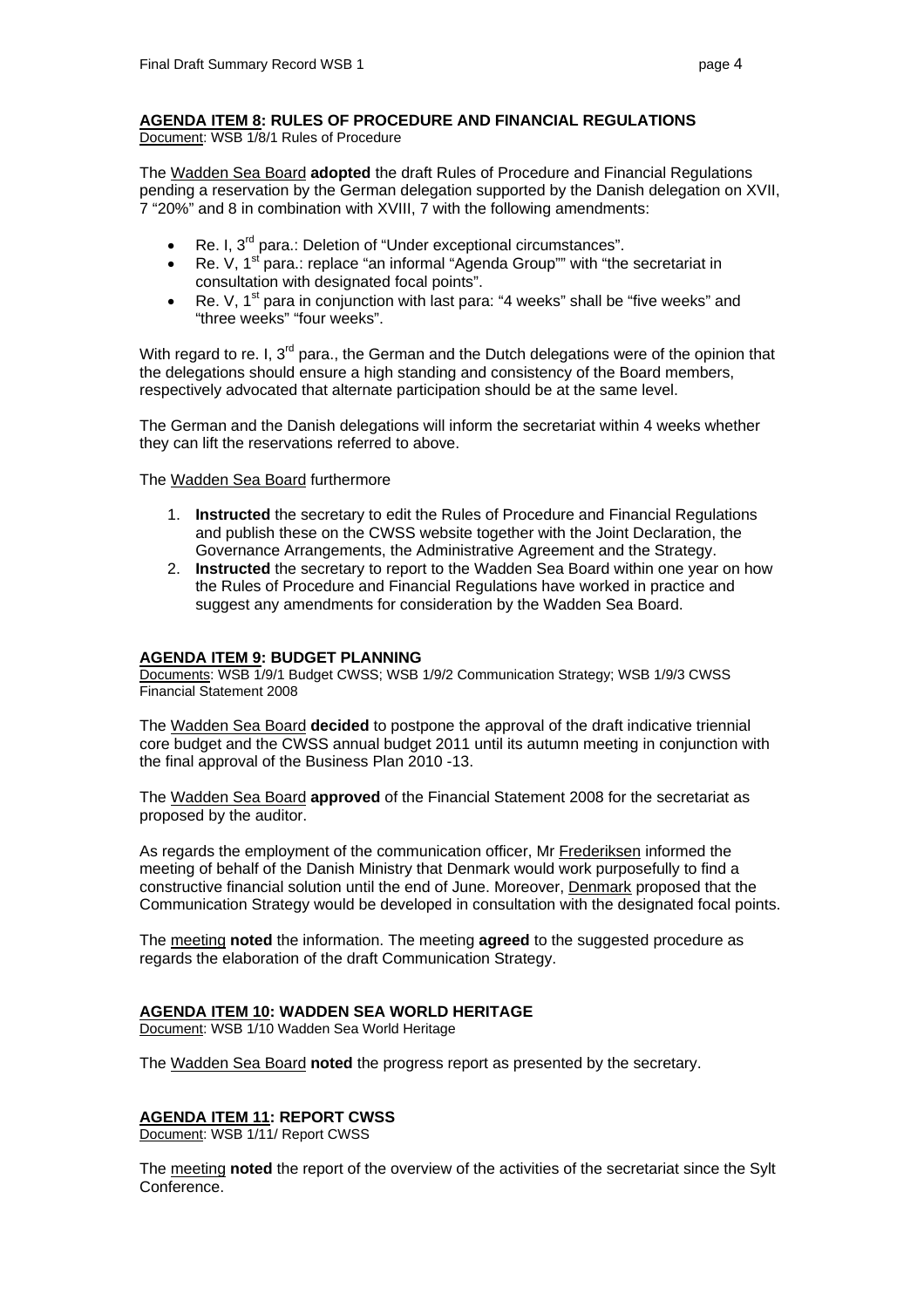The meeting **acknowledged** that the German ministry will seek registration of the Administrative Agreement 2010 as an international agreement in the framework of the UN. The meeting **noted** that Germany intends to introduce a draft law to the Federal Parliament as soon as possible to provide the secretariat with a legal status according to German law.

On the proposal of the chairman, the responsible ministries will confirm by letter the prolongation of the contract of the secretary until he will reach the legal pension time.

# **AGENDA ITEM 12: NEXT MEETING**

The next meeting will be held at the secretariat on **7 October 2010** and commence at 09.30h. It is intended to close the meeting at lunch time.

The secretariat will arrange for a dinner for those members of the Board who will arrive the evening before.

## **AGENDA ITEM 13: ANY OTHER BUSINESS**

There was no any other business.

#### **AGENDA ITEM 14: CLOSING**

Ms Nickel thanked the chairman for an excellent chairing of the meeting and for hosting the first meeting of the Board.

The chairman thanked the participants for a very pleasant meeting and constructive discussions, and closed the meeting at app. 12:00 on 4 June 2010.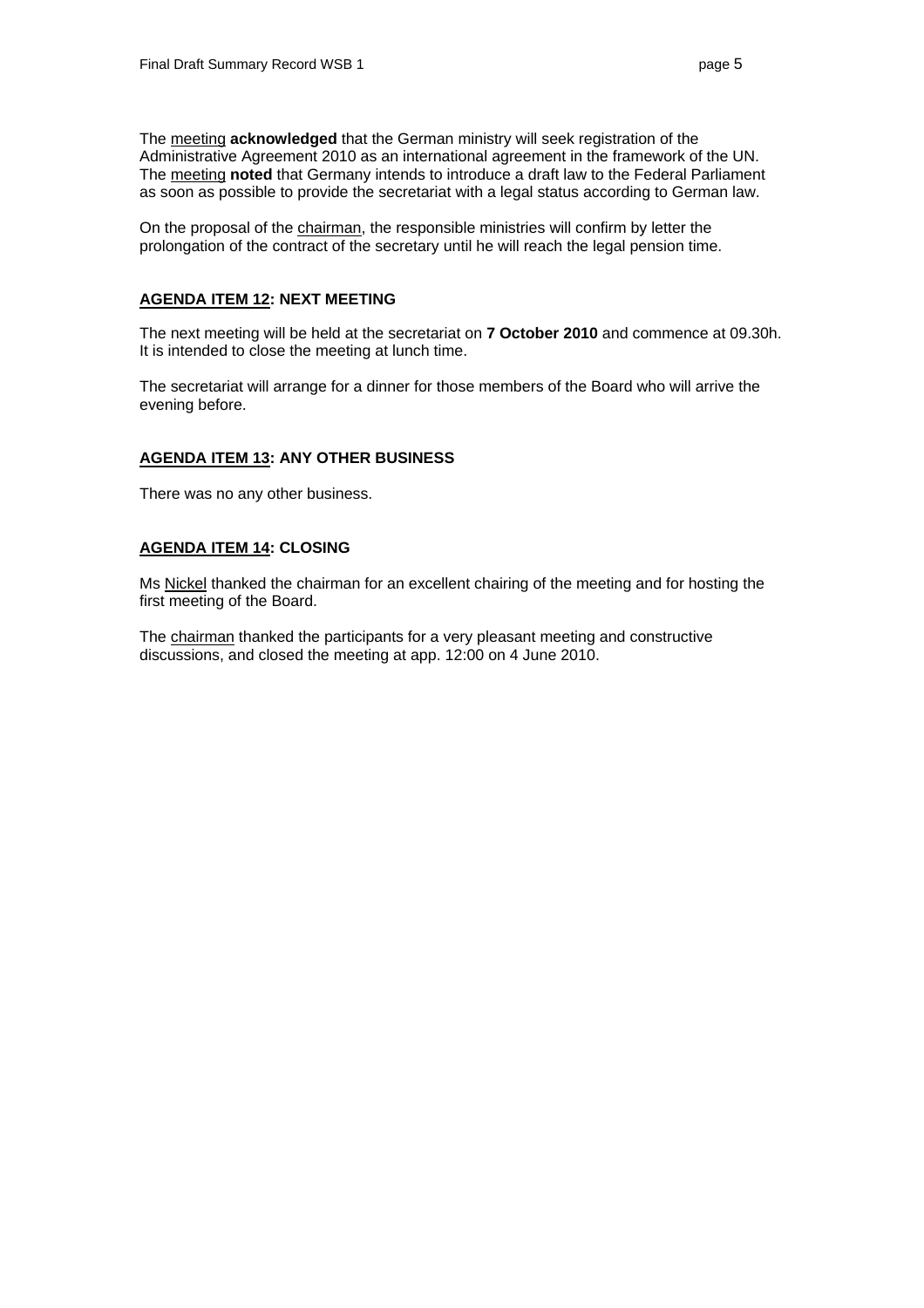# **ANNEX 1**

# **Participants**

| Mr Peter IIsøe                                   |                                                                 |
|--------------------------------------------------|-----------------------------------------------------------------|
| Chairman                                         |                                                                 |
| Head of Regional Office Wadden Sea Region        |                                                                 |
| Forest and Nature Agency                         |                                                                 |
| Ministry of the Environment                      |                                                                 |
| Skovridervej 3,                                  |                                                                 |
| DK - 6510 Gram                                   |                                                                 |
| Phone: +45 73 51 44 66                           |                                                                 |
| Mobile: +45 23 20 72 42                          |                                                                 |
|                                                  |                                                                 |
| E-mail: pil@sns.dk                               |                                                                 |
| <b>Denmark</b>                                   |                                                                 |
| Mr John Frederiksen                              | <b>Ms Pia Holm Nielsen</b>                                      |
| <b>Head of Delegation</b>                        | <b>Head of Division</b>                                         |
| <b>Chief Advisor</b>                             | Agency for Spatial and Environmental Planning                   |
| <b>Environmental Centre Ribe</b>                 | Haraldsgade 53,                                                 |
| Ministry of the Environment                      | DK - 2100 København Ø                                           |
| Sorsigvej 35                                     | Phone: +45 72 54 48 23                                          |
| DK - 6760 Ribe                                   | Mobile: +45 22 89 40 70                                         |
| Phone: +45 72 54 85 12                           | E-mail: pihni@blst.dk                                           |
| Mobile: +45 22 83 05 02                          |                                                                 |
| E-mail: jobfr@rib.mim.dk                         |                                                                 |
| <b>Mr Thomas Holst Christensen</b>               |                                                                 |
| <b>Head of Secretariat</b>                       |                                                                 |
|                                                  |                                                                 |
| Municipal Wadden Sea Secretariat                 |                                                                 |
| Torvegade 74                                     |                                                                 |
| DK - 6700 Esbjerg                                |                                                                 |
| Phone: +45 76 16 13 25                           |                                                                 |
| Mobile: +45 21 77 77 22                          |                                                                 |
| E-mail: thc@esbjergkommune.dk                    |                                                                 |
| <b>Netherlands</b>                               |                                                                 |
| <b>Mr Gabor Oolthuis</b>                         | <b>Ms Tineke Schokker-Strampel</b>                              |
| Department North                                 | Head of Delegation                                              |
| Ministry of Agriculture, Nature and Food Quality | Deputy Province of Fryslân                                      |
| <b>Regional Policy Department North</b>          | Dutch Wadden Sea Provinces                                      |
| PO Box 30032                                     | PO Box 20120                                                    |
| NL - 9700 RM Groningen                           | NL - 8900 HM Leeuwarden                                         |
| Phone: +31 65 582 4471                           | Phone: +31 58 292 5850                                          |
| Mobile: +31 6 55 82 4471                         | Mobile: +31 6 50 65 0733                                        |
| e-mail:                                          | E-mail: secr.gs.schokker@fryslan.nl                             |
|                                                  |                                                                 |
|                                                  |                                                                 |
| Germany                                          |                                                                 |
| <b>Ms Elsa Nickel</b>                            | <b>Mr Bernd Scherer</b>                                         |
| <b>Head of Delegation</b>                        | Deputy Director General                                         |
| Director Nature Conservation                     | Department for Water Management, Marine and                     |
| Federal Ministry for the Environment, Nature     | <b>Coastal Protection</b>                                       |
| Protection and Nuclear Safety                    | Ministry of Agriculture, Environment and Rural Areas            |
| Postfach12 06 29                                 | of the State of Schleswig-Holstein                              |
| D - 53048 Bonn                                   | Mercatorstrasse 3                                               |
| Phone: +49 22899 305 2605                        | D - 24106 Kiel                                                  |
| Mobile: +49 162 139 5425                         | Phone: +49 431 988 7288                                         |
| E-mail: elsa.nickel@bmu.bund.de                  | Mobile: +49 175 585 7418                                        |
|                                                  | E-mail: bernd.scherer@mlur.landsh.de                            |
| Mr Hubertus Hebbelmann                           | <b>Mr Holger Lange</b>                                          |
| Ministry for Environment and Climate Protection  | Director General for Nature Resources and                       |
| Niedersachsen                                    | Conservancy                                                     |
| PO Box 4107                                      | Ministry of Urban Development and Environment                   |
| D - 30041 Hannover                               |                                                                 |
| Phone: +49 511 120 3382                          | Free and Hanseatic City of Hamburg<br>Stadthausbrücke 8         |
|                                                  | D - 20355 Hamburg                                               |
| Mobile: +49 177 899 5055                         |                                                                 |
|                                                  |                                                                 |
| E-mail:                                          | Phone: +49 40 42840 2420                                        |
| hubertus.hebbelmann@mu.niedersachsen.de          | Mobile: +49 177 676 9735<br>E-mail: holger.lange@bsu.hamburg.de |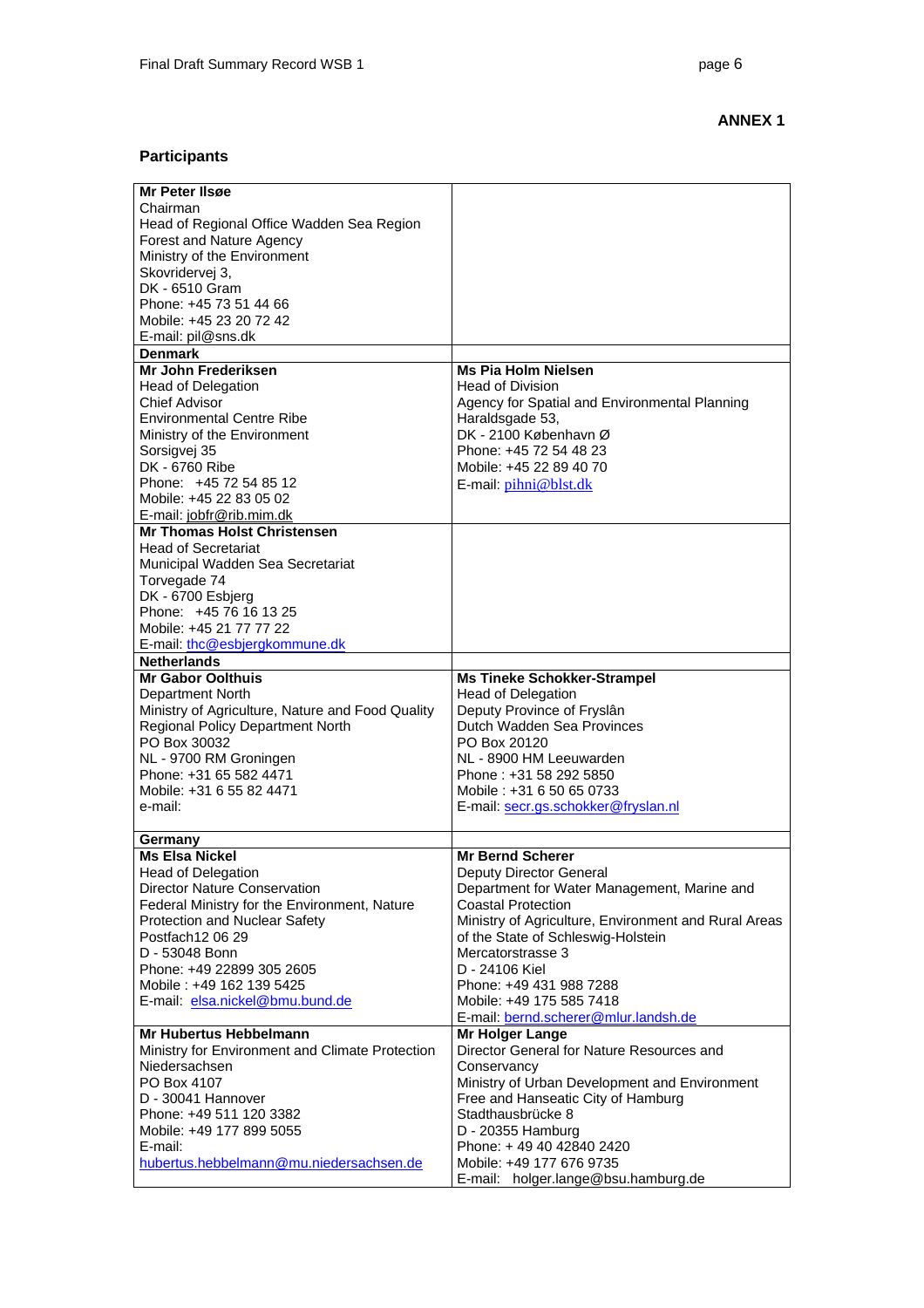| <b>Advisors</b>                      |                                     |
|--------------------------------------|-------------------------------------|
| Mr. Jörn Klimant                     | Mr Herman Verheii                   |
| <b>Head of District</b>              | Wadden Sea Team                     |
| County of Dithmarschen               | Wadden Society                      |
| <b>Stettiner Strasse 30</b>          | PO Box 90                           |
| D - 25746 Heide                      | NL - 8860 AB Harlingen              |
| Phone: +49 481 97 1200               | Phone: +31 51 749 3640              |
| Email: joern.klimant@dithmarschen.de | Mobile: +31 6 13 54 9964            |
| (only 3 June 2010)                   | E-mail: verheij@waddenvereniging.nl |
|                                      |                                     |
| Mr Hans-Ulrich Rösner                | Mr Preben Friis-Hauge               |
| Wadden Sea Team                      | Soendergade 18                      |
| WWF - Wadden Sea Office              | DK - 6862 Tistrup                   |
| Hafenstraße 3                        | Mobile: +45 60 21 45 44             |
| D - 25813 Husum                      | E-mail: prfh@varde.dk               |
| Phone: +49 4841 66 85 51             |                                     |
| Mobile: +49 151 122 90 848           |                                     |
| E-mail: wwf.husumr@mac.com           |                                     |
| <b>Secretary</b>                     |                                     |
| <b>Jens Enemark</b>                  | Folkert de Jong                     |
| Common Wadden Sea Secretariat        | Common Wadden Sea Secretariat       |
|                                      |                                     |

# **Supporting Staff**

| <b>Ms Cornelia Neukirchen</b>                    | <b>Ms Vera Knoke</b>                                 |
|--------------------------------------------------|------------------------------------------------------|
| Bundesministerium für Umwelt,                    | Ministerium für Landwirtschaft, Umwelt und ländliche |
| Naturschutz und Reaktorsicherheit                | Räume des Landes Schleswig-Holstein                  |
| Arbeitsgruppe N   4                              | Abt. 4 Wasserwirtschaft, mariner Naturschutz         |
| Robert-Schuman-Platz 3                           | Referat 43 Meeresschutz und Nationalpark             |
| D - 53175 Bonn                                   | Postfach 5009                                        |
| Phone: +49 (0) 1888 305 4463                     | D 24105 Kiel                                         |
| E-mail: cornelia.neukirchen@bmu.bund.de          | Phone: +49(0)431 988 7196                            |
|                                                  | E-mail: vera.knoke@mlur.landsh.de                    |
| <b>Mr Bernard Baerends</b>                       | Mr Jan Theo IJnsen                                   |
| Ministry of Agriculture, Nature and Food Quality | Ministry of Transport, Public Works and Water        |
| <b>Regional Policy Department North</b>          | Management, Directorate- General for Public Works    |
| Postbus 30032                                    | and Water Management                                 |
| NL - 9700 RM Groningen                           | Office Noord-Nederland                               |
| Phone: +31 (0)64 85860 58                        | Postbus 2301                                         |
| E-mail: b.baerends@minlny.nl                     | NL - 8911 JH Leeuwarden                              |
|                                                  | Phone: +31 (0) 58 2344 134                           |
|                                                  | Mobile: +31(0)61 5005 632                            |
|                                                  | E-mail: jan-theo.ijnsen@rws.nl                       |
| Ms Liesbeth Meijer,                              |                                                      |
| <b>RCW</b>                                       |                                                      |
| Ruiterskwartier 121a                             |                                                      |
| NL - 8911 BS Leeuwarden                          |                                                      |
| Phone: +31 (0)58 2339014                         |                                                      |
| Email: meijer@rcw.waddenzee.nl                   |                                                      |
|                                                  |                                                      |